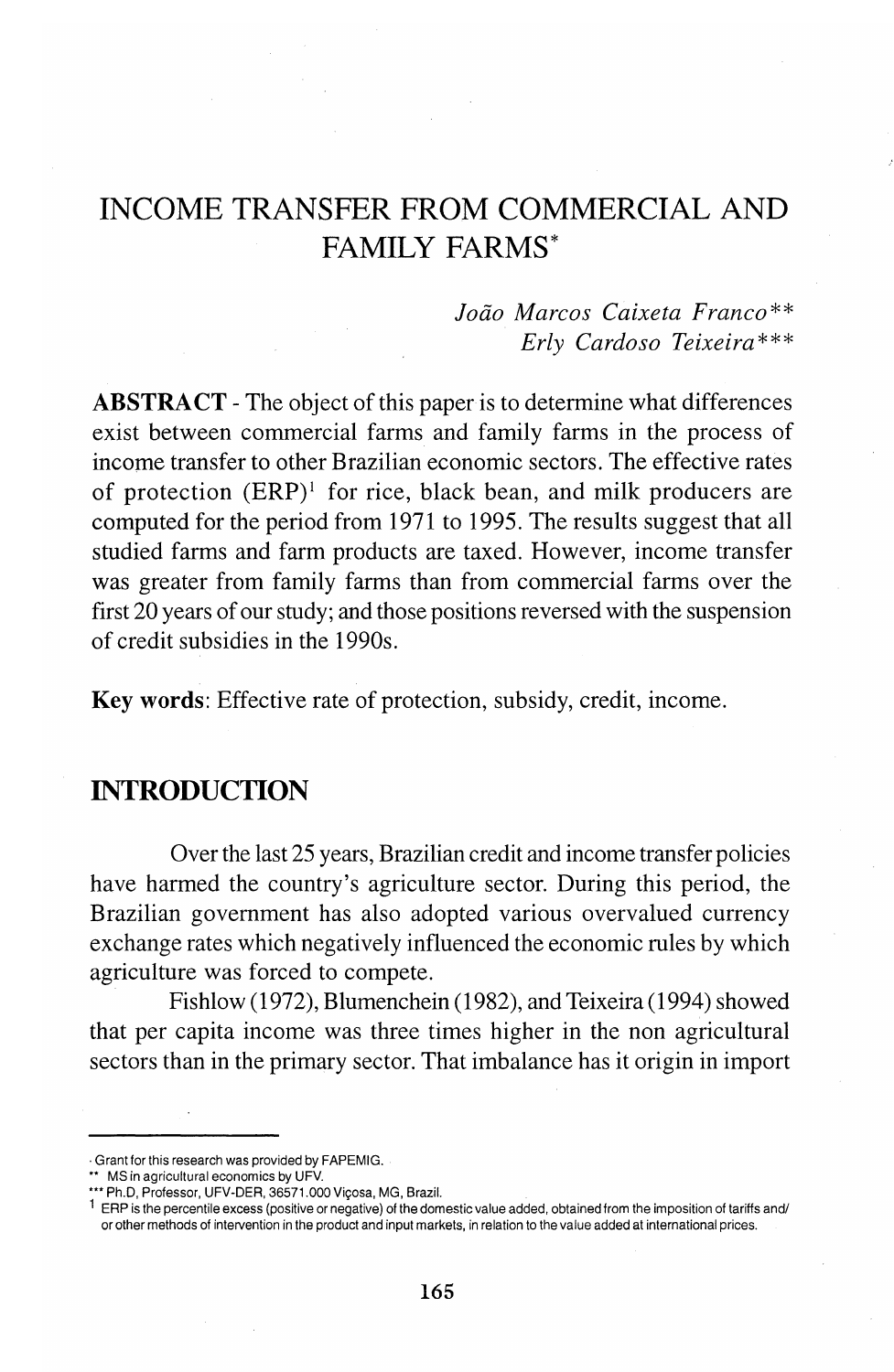substitution, which began to impact the Brazilian agriculture sector in the 1950s and 1960s. The income imbalance was exacerbated in 1968 by government sponsored export incentives and has found continuity in government economic stabilization plans. From the five Brazilian macroeconomic stabilization plans put into effect since 1986, four commenced during the agricultural harvest season when the majority of farm income is generated.

Several authors have identified the transfer of resources from the rural sector to the urban sector. Schiff and Valdes (1995) found that the total taxation of Brazilian agriculture was 8.3% of GDP for the period from1969 and 1983. Those authors conclude that often the objective of direct price interventions was the extraction of agricultural sector resources.

Lopes (1993), researching cotton, soy, corn, rice, and wheat production between 1970 and 1992, found that 40% to 50% of agricultural income is transferred to the coffers of the State through imposition of the Tax on Marketed Commodities and Services (ICMS) and overvaluation of the currency.

While studying the volume of credit used by small and large com farms between 1970 and 1990, Pires et al. (1995) found that in the 1970s, government policies were causing small farms to effectively transfer 35% of their income to other economic sectors, while the large farms were losing only 27% of their earnings. Though taxation in the entire sector increased in the 1980s, the situation changed: the small farmer's cumulative rate of taxation rate was 44% while large farmer's rate was 66%. This agrees with rural credit policy changes in the 1980s. In 1984, for the first time in 19 years, interest rates on agricultural loans became positive (Goldin and Rezende, 1993). Large farms lost an important source of compensation with the end of credit subsidies.

Income transfer from both commercial and family farms is rarely examined. Evidences, such as food imports, the impoverishment of agriculture, and growing land and income concentration, signaled that discrimination was harming the family farmer. It is necessary to quantify commercial and family farm income transfer to understand the transfer mechanism and the agriculture decapitalization process.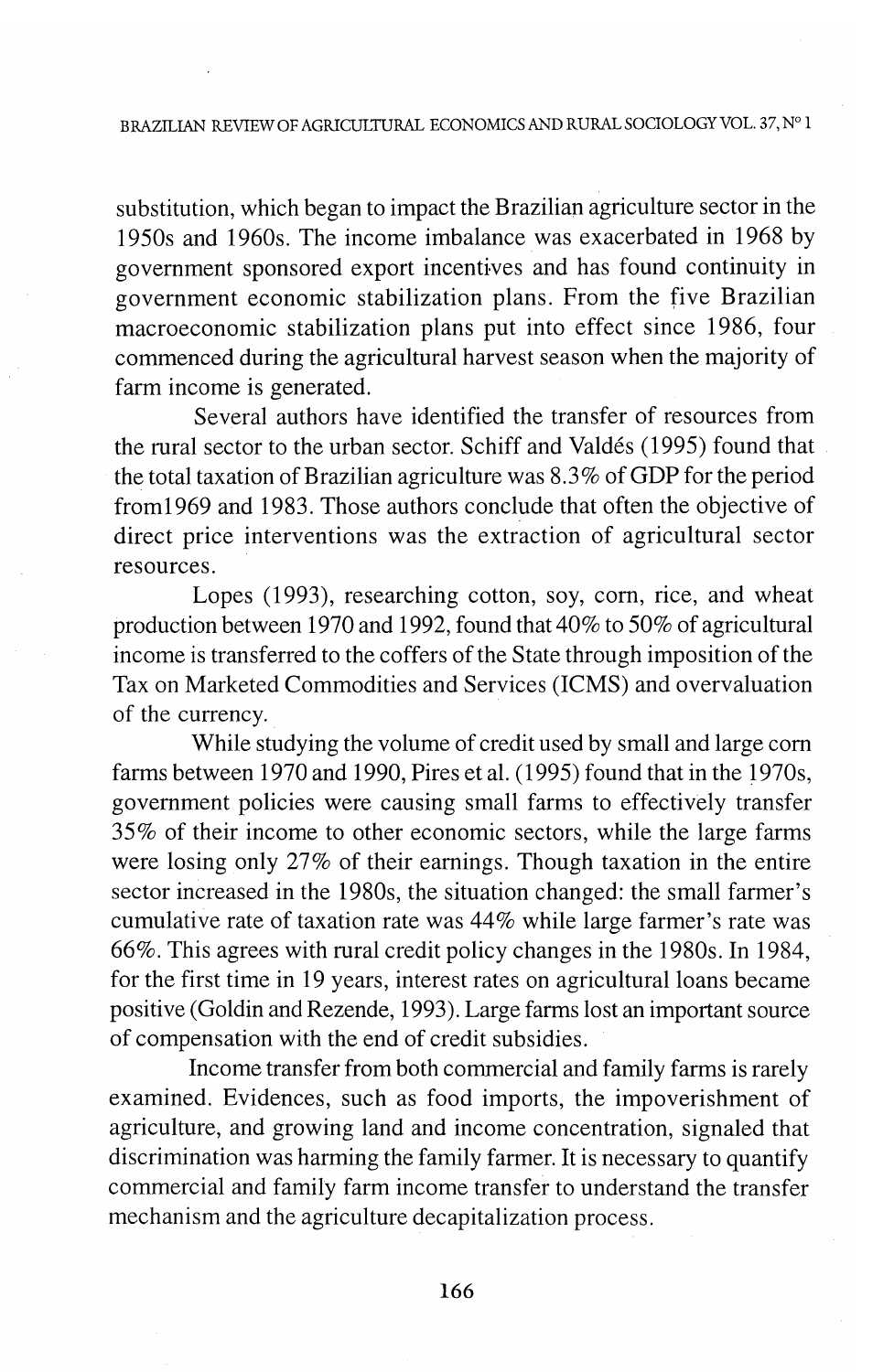We hypothesize that family agriculture was more highly taxed in the 1970s; if one takes into consideration the family farmer's lack of access to subsidized credit and modem technology. That with the fall of credit subsidies in the 1980s, commercial agriculture lost more through indirect and direct taxation than the family farmer, as commercial agriculture makes use of more highly taxed inputs.

This study intends to determine the amount of resources transferred from Brazilian producers of rice, beans, and milk between 1970 and 1995 and identify the effect of wealth transfer policies on family and commercial farms.

In second section, we detail the methodology used to classify producers, to determine the effective rate, and to determine the income transfer rate. Second section also furnishes the technical production coefficients and the data sources. The results are presented in third section; and fourth section gives our conclusions.

# **METHODOLOGY**

This work is based on the effective rate protection concept, found in the theory of the international trade. The effective rate of protection (ERP) is defined as the proportional increase of the possible value added in a section, due to an entire structure of production and input protection.

According to Cordem (1966) and Balassa (1971), there are a number of basic assumptions governing formulation of the effective rate of protection (ERP): a) the technical coefficients of production are fixed; b) the demand elasticities for exports and the supply elasticities for import are infinite; c) the supply elasticity for inputs not internationally marketed is less than infinite; d) all goods are marketed before and after the interventions, and the distortions caused by exchange rate interference are worthless; e) the magnitude of the applied tariff on imported products corresponds to the difference between domestic and international prices; and f) tariffs and subsidies applied in international trade do not discriminate by country.

ERP, formally defined, is the percentile excess (positive or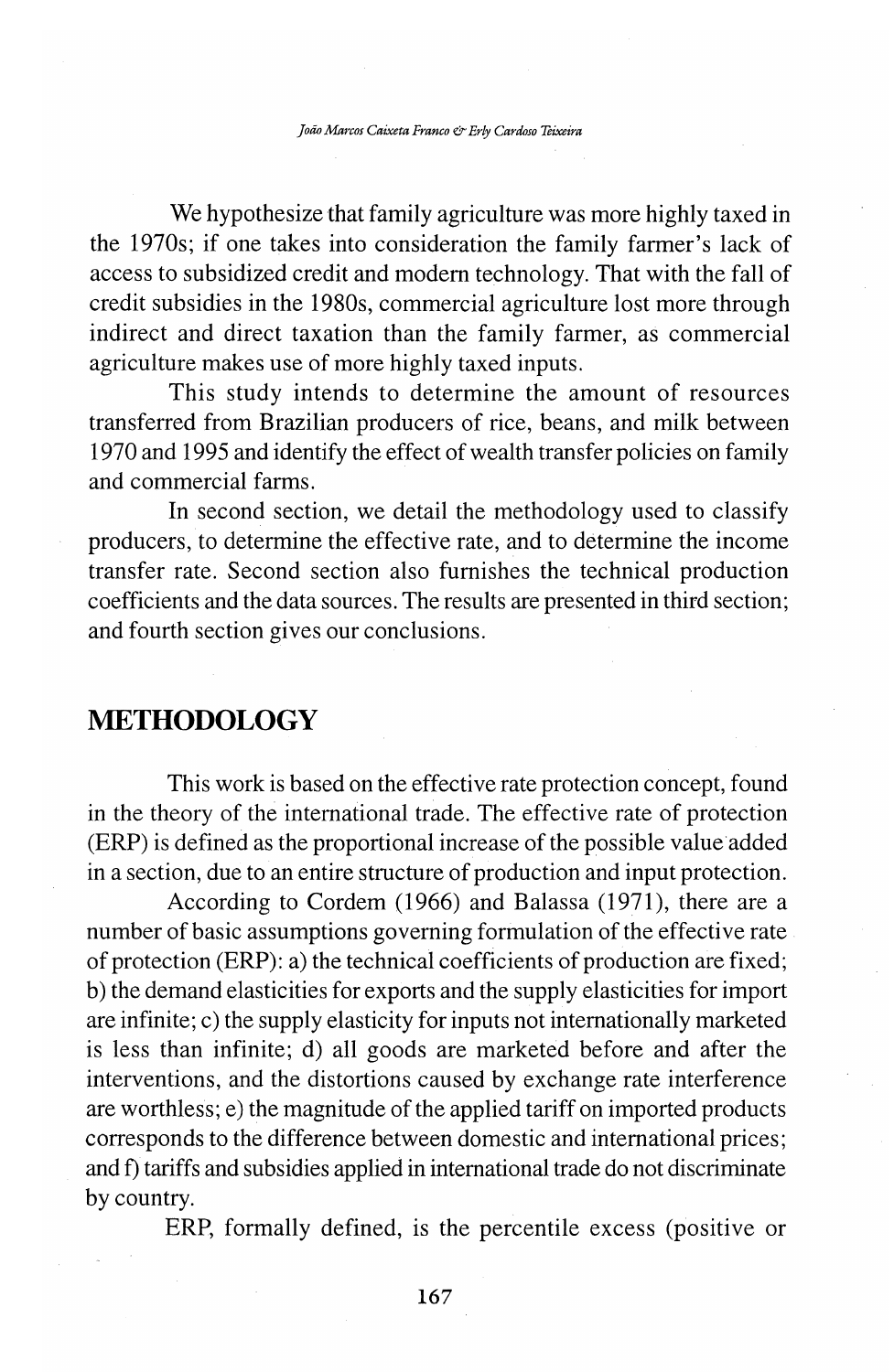#### BRAZILIAN REVIEW OF AGRJCULTURAL ECONOMICS AND RURAL SOCIOLOGY VOL. 37, N° 1

negative) of the domestic value added, due to the imposition of tariffs and/or other methods of intervention in the product and input markets, in relation to the value added at international prices, according to the expression (1):



 $t_i$  = magnitude of the distortion in the final product's domestic price for domestic producers;

(1)

aij = participation of the tradable input, in cost per unit of product j at domestic prices;

ti = magnitude of distortion in domestic input prices for the domestic producer of good j;

We used the ERP to measure distortions faced by producers in the product and input market. The ERP coefficient is based on the value added by unit of product, also called the effective price.

Some points on expression (1) deserve to be highlighted. First, the numerator synthesizes the final result of the distortions faced by the producers; second, all the distortions in output and input prices and exchange rate dis-equilibriumss are captured by the terms tj and ti; third, when the product's nominal rate of protection is the same as the one obtained for all tradable inputs, that is, when tj becomes equal to the sum of the input distortions in the input market, ERP has the same numeric value as the final good TPN; fourth, there are two ways to obtain a negative ERP: when the numerator is negative, implying taxation on production; or when the denominator is negative, which gives a meaningless result.

Use of the official exchange rate in expression (1) above will give the effective rate of protection (ERP). Substituting the equilibrium exchange rate in expression (1) will give the final effective rate of protection (FERP).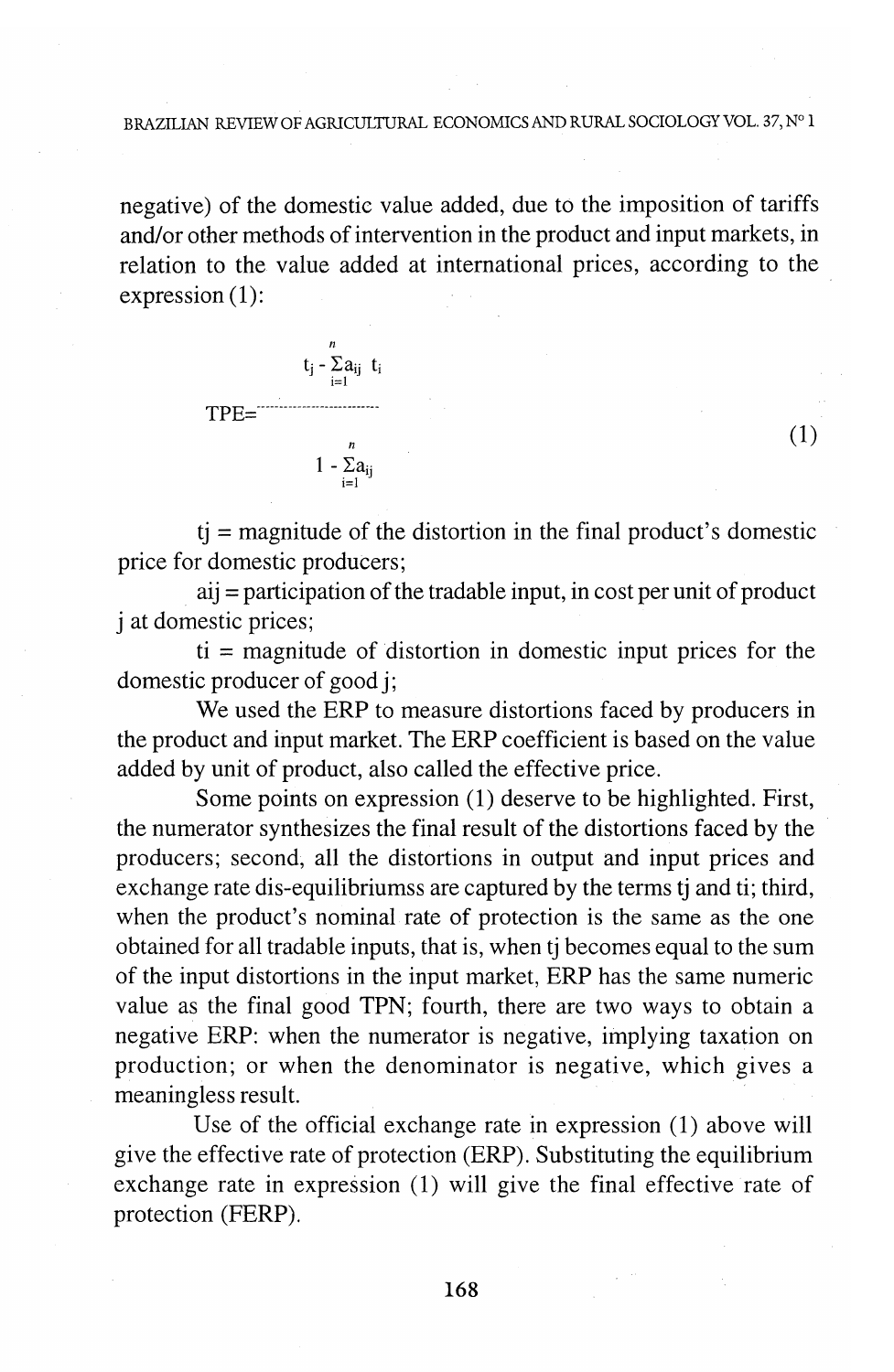This study embraces the years from 1971 to 1995 and is divided into three time periods. The years from 1971 to 1980 constitute the first period; the years from 1981 to 1990, the second period, and the years from 1991 to 1995, the third period. During the 25 years between 1971 and 1995, Brazilian agriculture was significantly influenced by economic policy changes.

The first 10 year period is marked by a change in the equilibrium that had formed between agricultural production growth to supply the domestic market and agricultural production growth to supply the export market. According to Goldin and Rezende (1993), during the decade of the 1970s, export promotion policies and the petroleum crisis contributed to reinforce import substitution. Subsidized agricultural credit eased the expansion of export crop cultures into the south and southeast of the country. According to Homen of Melo (1988), the decade of 1970s represents an important point in the Brazilian agricultural development. In that decade, strong incentives were provided for agricultural modernization and the family farmer's political voice was muted;

The second ten year period begins with decelerated economic growth that continued throughout the 1980s. In 1981, Brazilian GDP declined, the inflation and the payments deficit rose to record levels, and Brazil entered its worst recession since the beginning of the 1930s ( Goldin and Rezende, 1993). A large decline in agricultural producer prices, for both in the domestic and export markets, marked the early 1980s. During the decade, minimum price policies took the place of credit subsidization as the governments primary incentive instrument for the agricultural sector.

The third period, 1990 to 1995, is marked by Collar government's liberalization of commerce and the adoption of the floating exchange. It was also a period of sporadic exchange policy adjustments to decrease · the degree of government economic intervention in the economy (Almeida, 1995).

For the calculation of the rice and bean effective rate of protection, the inputs consideredwere sulfate of ammonium, simple super phosphate, potassium chloride, and diesel oil. The costs of Diesel oil protection were used as a proxy measure for distortion in the operational costs of machinery (Santana, 1987).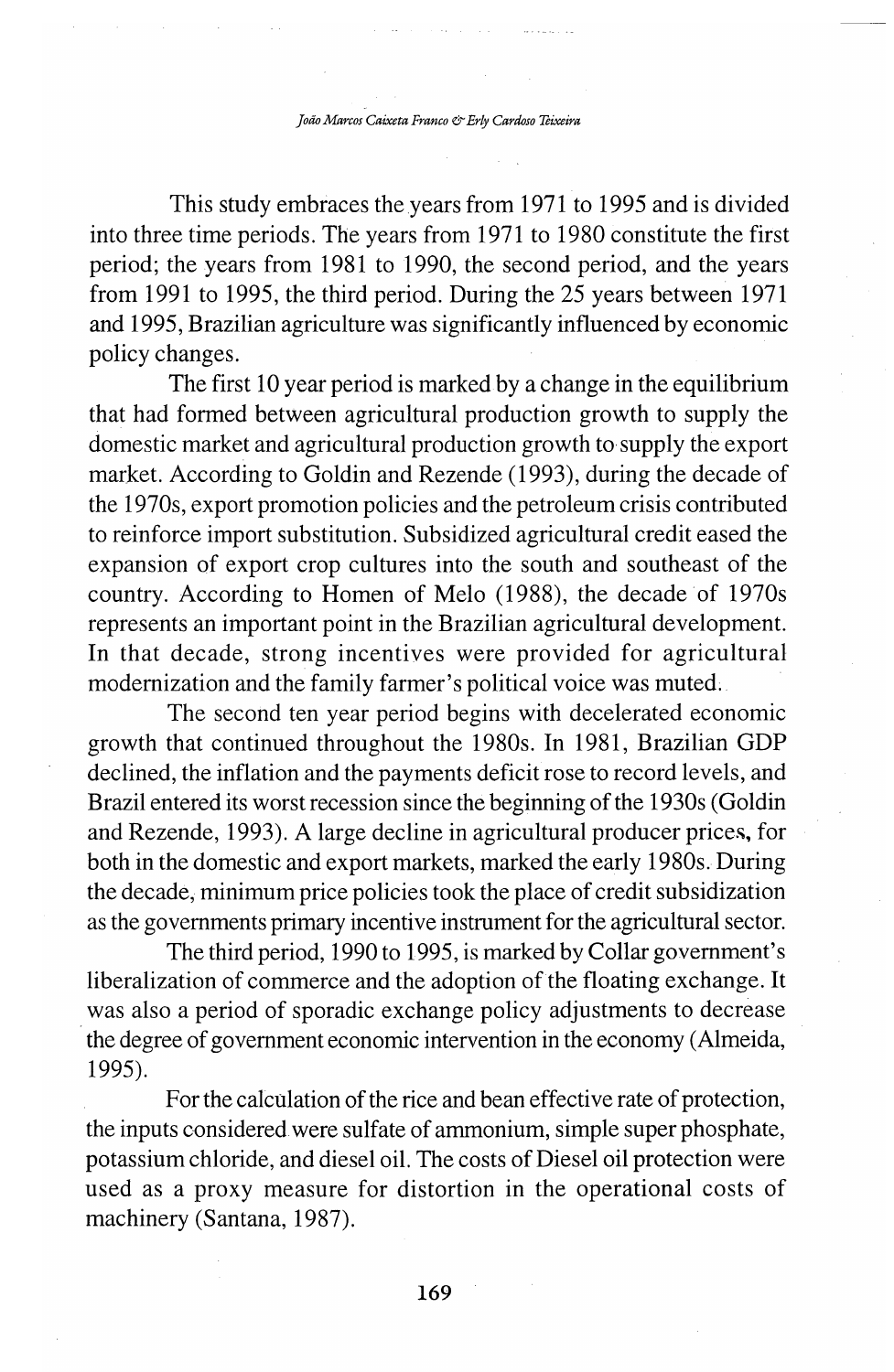In this work, we considered that family farms growing rice or bean are all less that 100 ha, in doing that we recognize that not every unit within this stratum has all the characteristics of family farms. This stratum probably includes the great majority of family farm properties, in spite of great cultural diversity, unequal distribution of the natural resources, and the disparate effects of agricultural modernization. The main differentiating production factor distinguishing family farms from commercial agricultural producers during the 25 years we studied was the intensity of modem input and agricultural credit use.

The approach we use to rank milk producers is a function of daily production. Family farms produce up to 50 kg/day, all others are considered commercial producers. In the state of Minas Gerais, producers producing up to 50 k/day represent 59% of the total of producers and are responsible for 20% of the state's milk production (Gomes, 1996).

The technical coefficients of production for rice and beans for both commercial and family agriculture were obtained from State institutions (Table I). For dairy production, the technical coefficients for the commercial producers were obtained from EMBRAPA-(CNPGL), and the technical coefficients for the family producers came from the MGII (primary data) Program.

The similarity in the final effective rates of protection for both commercial and family rice producers may be do to the locale from which the technical coefficients of production were chosen. This limitation in the study would possibly have been less if we had used technical coefficients of production from different regional areas, as the region we used, the South, has climatic and socioeconomic characteristic that create rice production system homogeneity.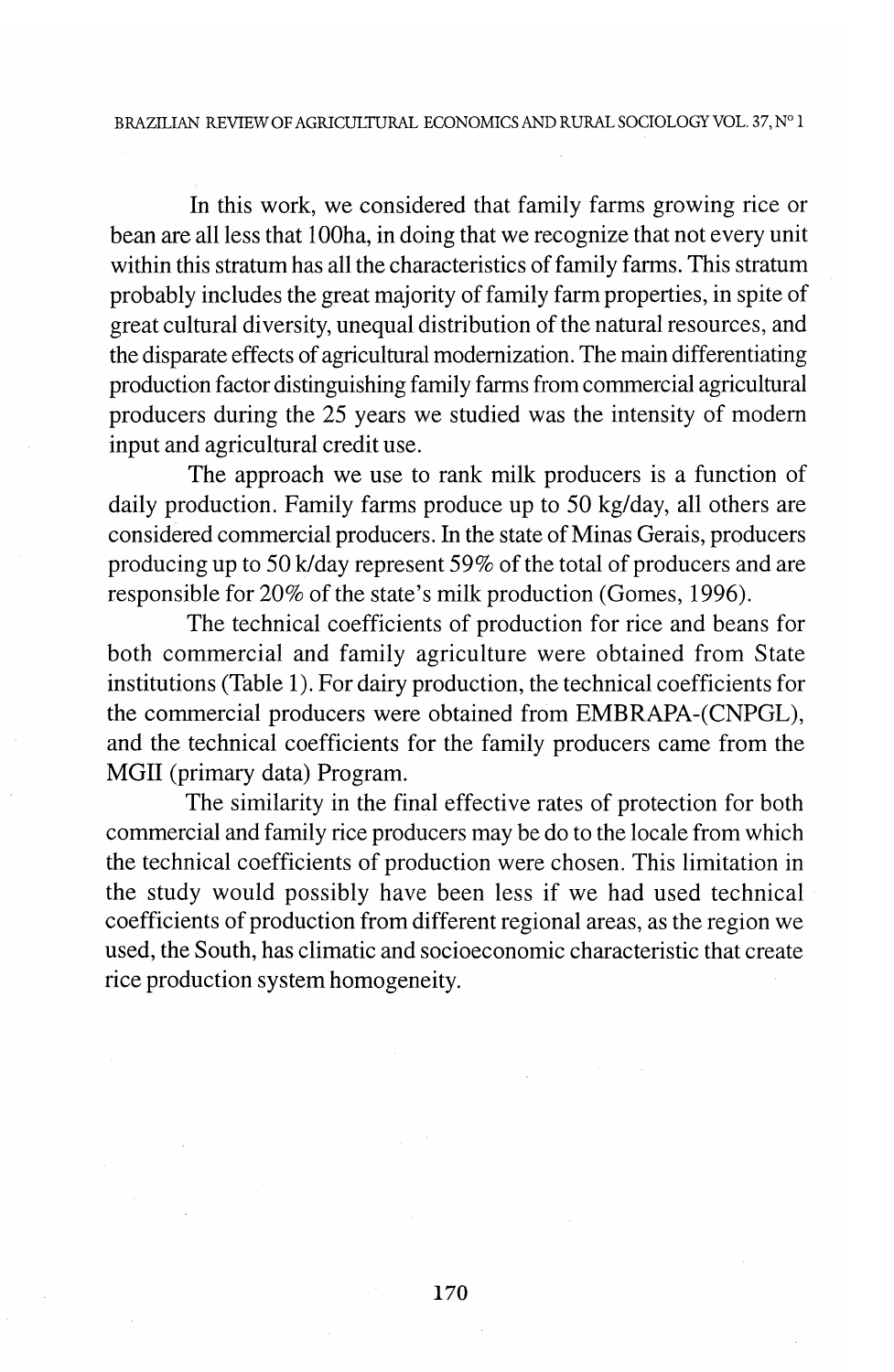| <b>Item</b>       | Family | agriculture |       | Commercial agriculture |
|-------------------|--------|-------------|-------|------------------------|
|                   | Unit   | Ouantity    | Unit  | <b>Ouantity</b>        |
|                   |        |             |       |                        |
| Rice              | kg/ha  | 4100.00     | kg/ha | 5000.00                |
| Ammonia           | kg/ha  | 66.00       | kg/ha | 231.00                 |
| Phosphorus        | kg/ha  | 319.00      | kg/ha | 385.00                 |
| Potassium         | kg/ha  | 71.00       | kg/ha | 76.00                  |
| Oil               | 1/ha   | 105.00      | l/ha  | 180.00                 |
| <b>Black Bean</b> | kg/ha  | 540.00      | kg/ha | 1320.00                |
| Ammonia           | kg/ha  | 19.80       | kg/ha | 215.00                 |
| Phosphorus        | kg/ha  | 187.50      | kg/ha | 375.00                 |
| Potassium         | kg/ha  | 17.00       | kg/ha | 34.50                  |
| Oil               | 1/ha   | 0.00        | l/ha  | 107.00                 |
| Dairy             |        |             |       |                        |
| Wheat meal        | kgl/   | 0.0151      | kgl   | 0.0655                 |
| Coarre grain      | kg/l   | 0.0041      | kg/l  | 0.2830                 |
| Cotton meal       | kg/l   | 0.0079      | kg/l  | 0.0508                 |
| Soy meal          | kg/l   | 0.0005      | kg/l  | 0.0015                 |

| <b>Table 1</b> – Technical coefficients adopted by the family and commercial |  |  |  |  |
|------------------------------------------------------------------------------|--|--|--|--|
| agriculture                                                                  |  |  |  |  |

Source: Franco, 1998. PF=Family Producer, PC=Commercial Producer; kg/ha= kilogram per hectare; I/ha= liter per hectare; kg/1= kilogram per liter.

Domestic and international producer prices were compared for the rice, beans, and milk. The regions selected for the price study were chosen as a function of their importance in the production and commercialization of the referred product. Rice price comparisons came from the southern region of the state of Rio Grande do Sul (RS); black bean prices from the city of Irati-in state of Parana (PR), and milk and milk product prices from Colonel Pacheco, home of the National Center for Dairy Research - CNPGL - EMBRAPA and the state's governor Itamar Franco, Juiz de Fora, Minas Gerais (MG). Domestic prices were obtained using information from the three institutions: DERAL-PR (black bean), IRGA-RS (rice), and CONAB (milk type C). The international prices (CIF) were obtained from the International Trade Foundation - FUNCEX.

This study considered credit obtained from official institutions; credit interest rate information was supplied by the Central Bank of Brazil.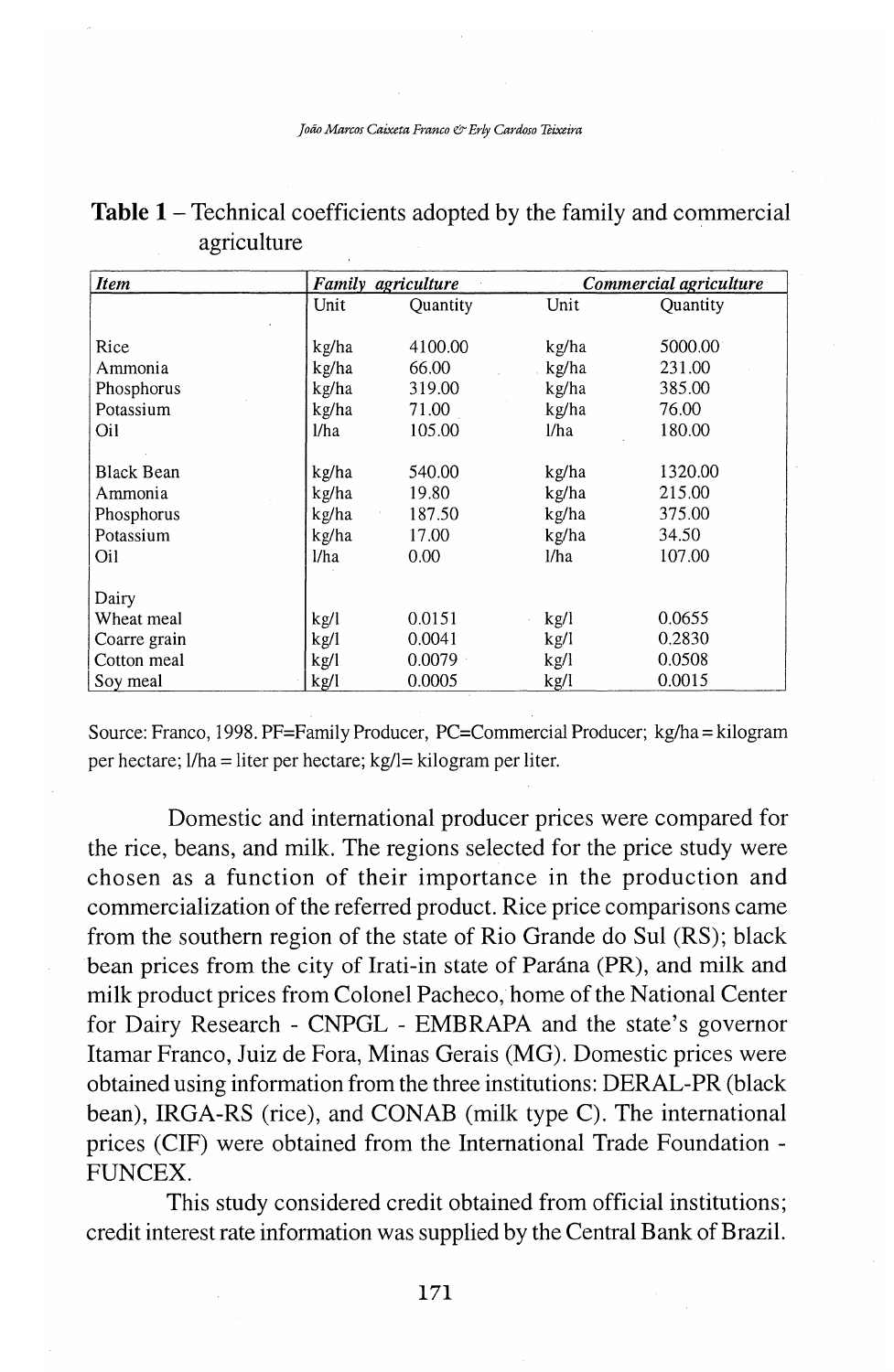Investment and commercialization [marketing] loans were not taken into account. In the agricultural credit subsidy or tax calculations, an inflation measure (IGP-DI) was compared with the loan interest rates (Mata, 1982) and (Pires et al., 1995). Thus, a subsidy will exist if the charged interest rate is less than inflation rate at the time the loan was made.

The methodology used in equilibrium exchange rate calculations is based on the parity purchase power theory. Estimates of the shadow price of foreign currency, using figures from the World Bank (1981, p. 137-40) and the Brazilian and American wholesale price indices, were made according to the expression:

 $\text{E}_{_{\textup{nt}}}$  =  $\text{e}_{_{80}}^\ast((\text{IPA}^{\text{Br}}_{_{\textup{n}}} / \text{IPA}^{\text{Br}}_{_{80}})$  /  $(\text{IPA}^{\text{EUA}}_{_{\textup{n}}} / \text{IPA}^{\text{EUA}}_{_{80}}))$  $Ent =$  estimate of the rate of exchange equilibrium for year t;  $e*80$  = shadow price of foreign currency in 1980; and  $IPA = whole sale price index$ 

American IPA was used in place of an index for the international currency market to simplify calculations. The United States of America is one of Brazil's most important commercial partners, due to both its imports and exports of agricultural products and its export of fertilizers and other inputs to Brazilian agriculture.

# **RESULTS AND DISCUSSION**

#### **ERP and FERP for Rice**

The results of the effective rate of protection calculations indicate strong discrimination against rice and bean growers. The average ERPs are negative for both commercial and family farm producers (Table 2).

The ICMS was the most important factor reducing the domestic rice producers value added. The rural credit subsidy only compensated the commercial producers for losses due to ICMS taxation in 1979. In the same year, family producers received just 32% of their ICMS taxes by means of the rural credit subsidy.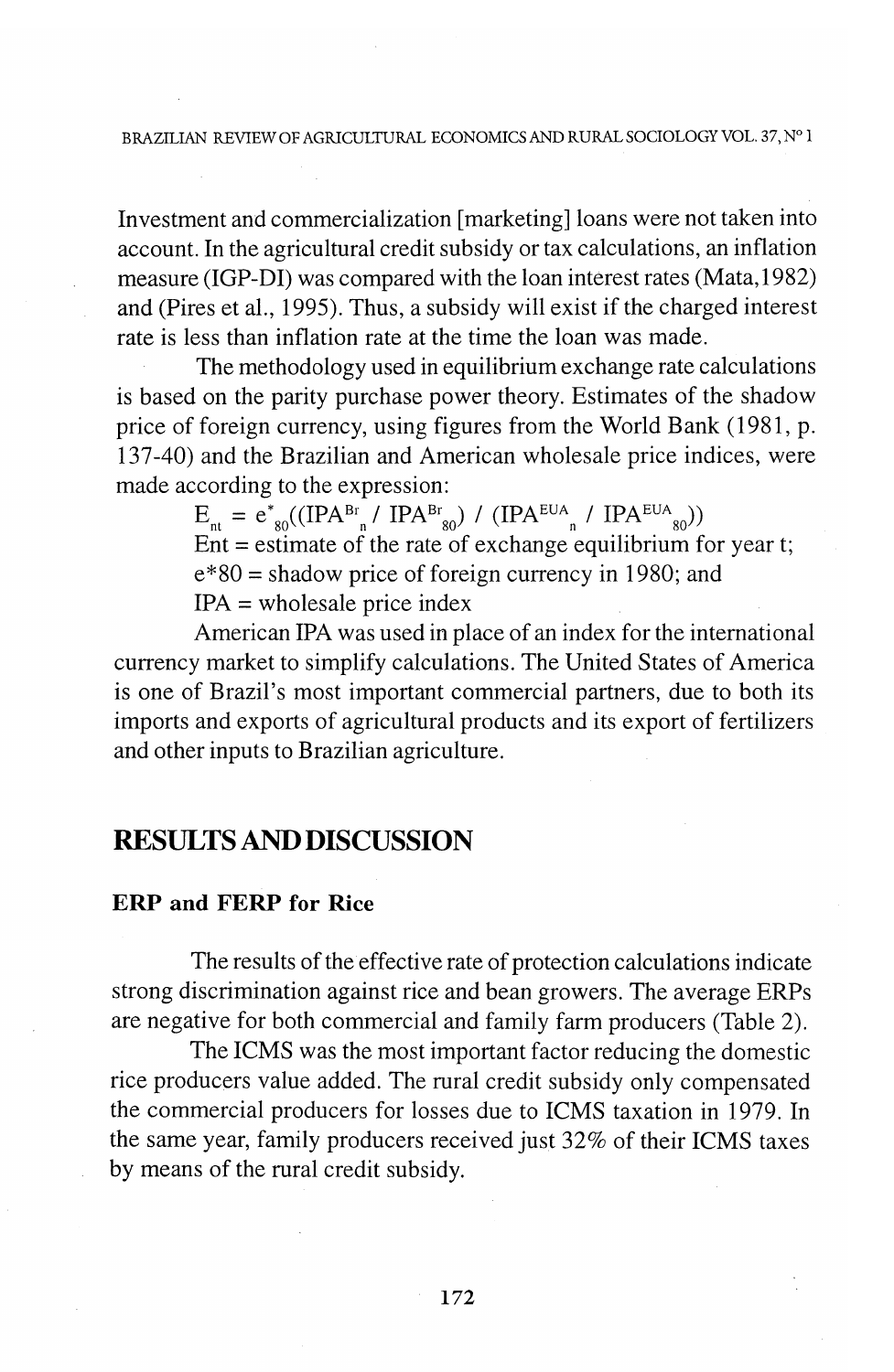| Average      | ERP      |          | <b>FERP</b> |          |
|--------------|----------|----------|-------------|----------|
| by<br>period | P.F.     | P. C.    | P.F.        | P. C.    |
| Total        | $-41.71$ | $-40.42$ | $-63.39$    | $-60.23$ |
| 1971-80      | $-35.43$ | $-26,39$ | $-56.74$    | $-48,77$ |
| 1981-91      | $-41,74$ | $-40,61$ | $-58.52$    | $-55,87$ |
| 1991-95      | $-54,19$ | $-68.11$ | $-86.41$    | $-91.88$ |

**Table 2** - ERP and FERP for commercial and family farms

Source: Franco, 1998. PF= Family Farm, PC= Comercial Farm.

In almost every year, commercial producers were taxed for the use of fertilizers and diesel oil. As commercial producers use these inputs more intensively than family farmers, the distortion caused by economic policies affecting diesel and fertilizer prices is monetarily larger for commercial producers. On the other hand, commercial producers used subsidized credit more intensively. From 1974 to 1986, except for 1985, the commercial producers were less discriminated against, or more protected, than family producers (Figure 1), due to the easy availability of subsidized, low interest, loan money,. From 1987 until 1995, credit was tightened and the opposite occurred.

**Figure 1** - ERP for commercial and family rice producers.



Source: Franco, 1998.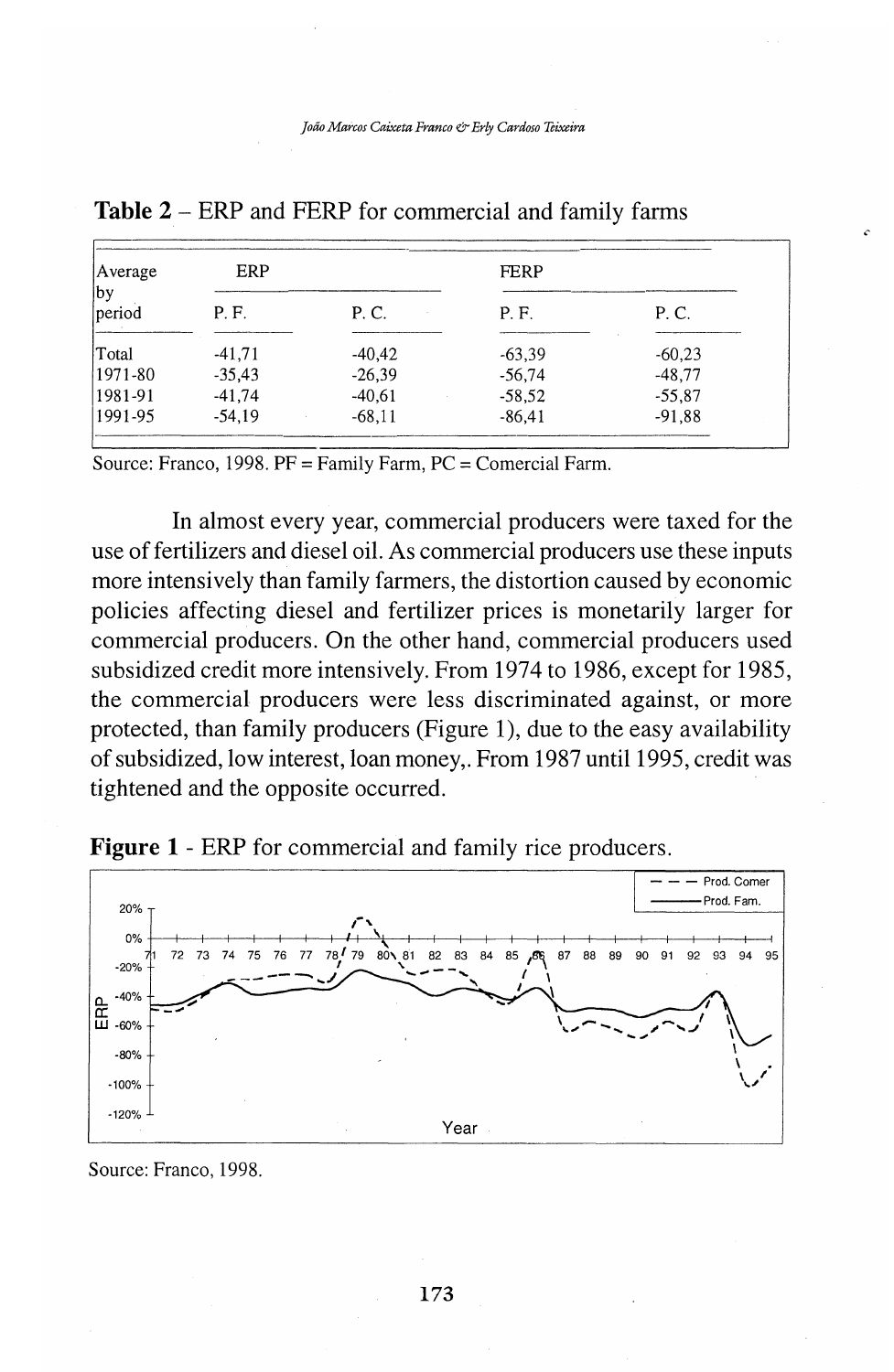#### BRAZILIAN REVIEW OF AGRICULTURAL ECONOMICS AND RURAL SOCIOLOGY VOL. 37, N° 1

It is important to remember that economic policies distorted prices; they can create credit subsidies or taxes on inputs and production. Given the closeness the values of the two farming systems technical coefficients of production (Table 1), rural credit becomes especially important in any explanation of rice and bean ERPs.

FERP is obtained by when the equilibrium exchange rate is used to convert input and product prices to those in international market. Therefore, the exchange distortion in the product price, in the Brazilian case, acts discriminatorily against the domestic producer. The exchange distortion of the input prices, as a subsidy to the consumer of the imported input.

In the first period (1971-80), the commercial rice producer's average tax was 48.77% of income; and the family rice farmer's average tax was 56.74% of income (Table 2). The incident of taxation for each type of producer are quite close, which comes from the exchange rate distortion, the ICMS, and petroleum consumption taxes. Producer subsidies came through credit policies, not too important over the first four years of the study, from the fertilizer consumption subsidy, and from the overvalued exchange rate that reduced imported input prices.

In the second period (1981-90), discrimination against rice producers continues to be biased against the family farm. The period'average FERP is  $-55.87\%$  for the commercial producer and  $-$ 58.52% for the family producer. In the first three years of the second period and in 1986, the family farmer was the more highly taxed producer group (Figure 2). **In** those years, the large subsidy implicit in rural credit policy reduced the commercial producer's exposure to government taxation.

Until 1988, the **ICMS** was the most important factor reducing value added by domestic producers. When the exchange rate overvalued Brazilian currency by more than 40% in 1989, exchange distortion became the more important influence on value added than ICMS induced costs.

In the last period (1991-95), taxation is the highest. The average FERP is  $-91.88\%$ , for the commercial producer and  $-86.41\%$  for the family producer. The growth found in this period's FERP is explained, mainly, by the increasing overvaluation of Brazilian currency.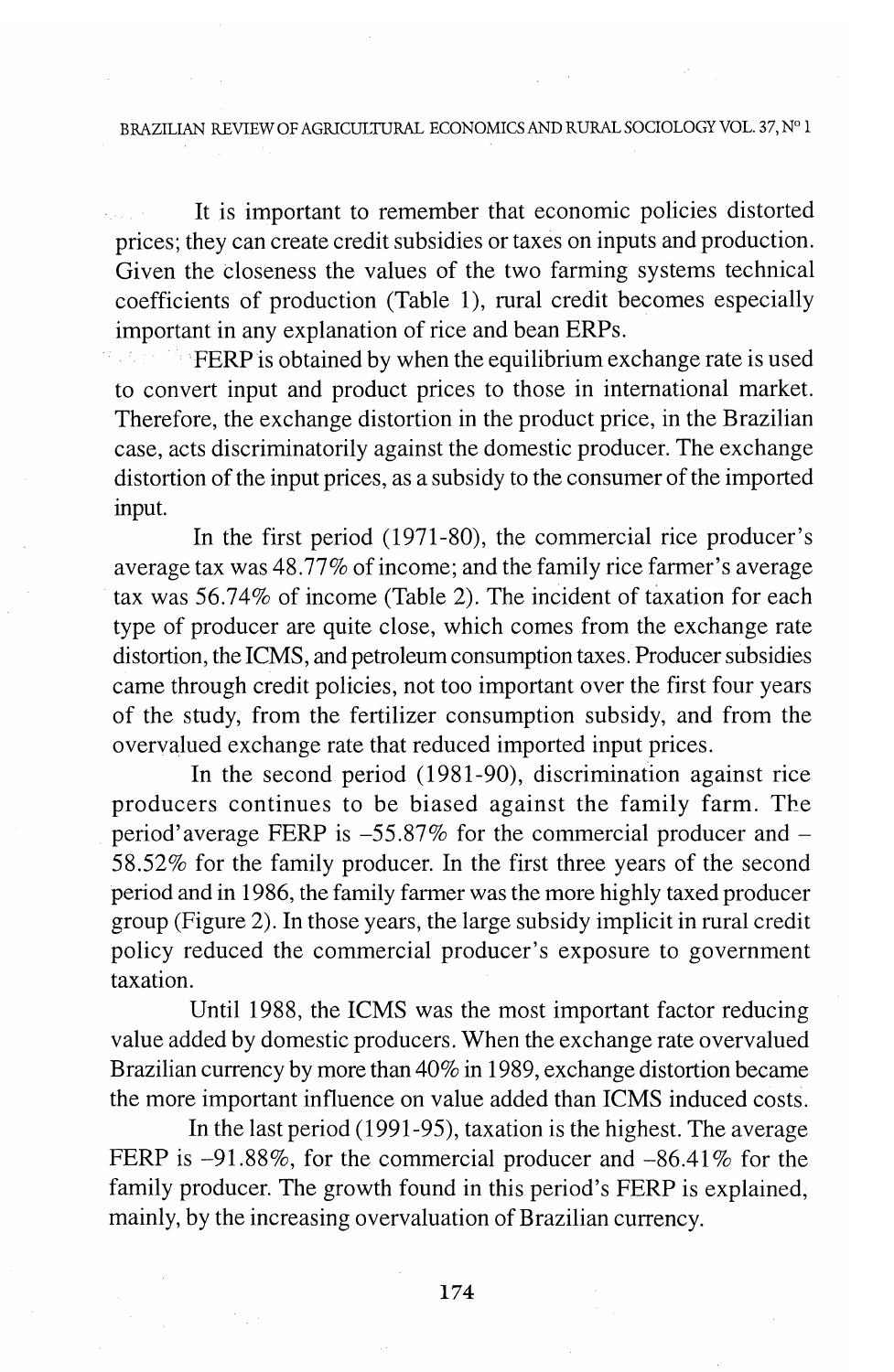

**Figure 2** - FERP for commercial and family producer of rice

Source: Franco, 1998.

### **ERP and FERP for Black Beans**

The first period's average FERP is  $-37.24\%$  for the family farmer growing black beans and-34.12% for commercial, black bean producers (Table 3). The factors that explain these FERP numbers are the rural credit policy, the subsidy for the use of fertilizers, and more importantly, the ICMS and the overvalued exchange rate.

Table 3 – ERP and FERP for commercial and family black bean producer

| Average<br>For | ERP      |          | <b>FERP</b> |          |
|----------------|----------|----------|-------------|----------|
| Periods        | P.F.     | P. C.    | P.F.        | P. C.    |
| 1971-95        | $-22.16$ | $-29.64$ | $-39.80$    | $-40.42$ |
| 1971-80        | $-18.84$ | $-17,83$ | $-37,24$    | $-34.12$ |
| 1981-91        | $-19.23$ | $-19,60$ | $-36.07$    | $-35.41$ |
| 1991-95        | $-34.66$ | $-73,31$ | $-52.39$    | $-63,01$ |

Source: Franco, 1998. PF= Family Producer, PC= Commercial Producer.

In the second period FERPs were on average  $-36.07\%$  for the commercial producer and -35.41 % for family farmer. The FERP results broadly parallel the ERP results, as they both are greatly affected by the years of high credit subsidy, 1981/83 and 1986, which lowers the price of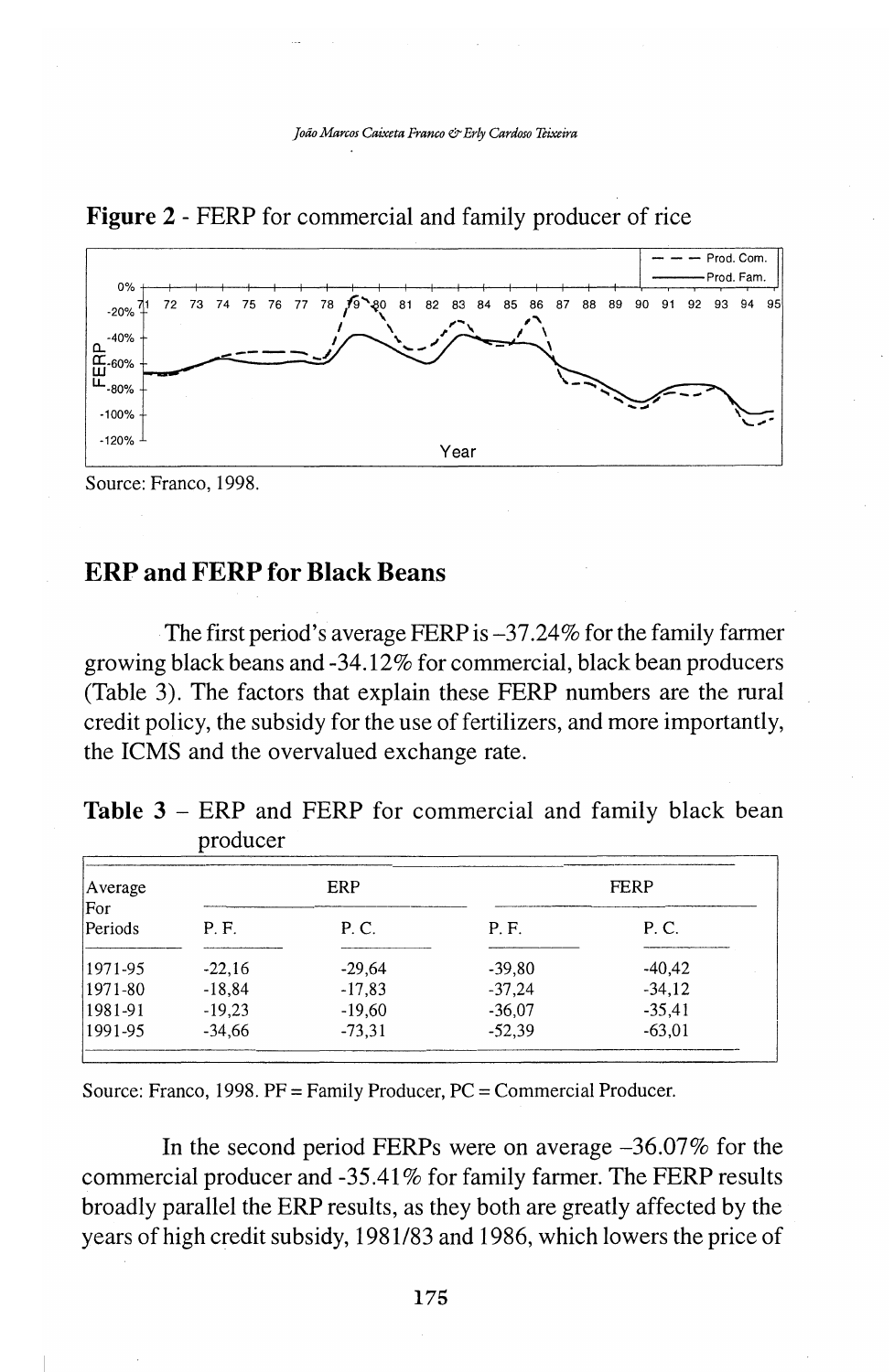BRAZILIAN REVIEW OF AGRICULTURAL ECONOMICS AND RURAL SOCIOLOGY VOL. 37, N° 1

money, a commodity used more by commercial producers than family farmers.

They average FERP for the third period is  $-63.01\%$  for the commercial producer and -52.39% for the family farmer. In this period, there is growth in the amount of income that the producers transfer out of the agriculture sector.

When one takes into consideration both the effective rate protection (ERP) and the official exchange rate, the ICMS was the most important factor reducing value added by black bean producers. When considering the equilibrium exchange rate, (FERP), the exchange rate distortion and the ICMS alternated as the most important levy on producers. Figure 3 illustrates the overvalued exchange rate's effect on family, black bean producers.

# **ERP and FERP for Dairy Product Producers**

For the entire 25 year period, the average ERP is  $-7.49\%$  for family dairy producers and 32.25% for commercial dairy producers (Table 4).

| Average<br>for |         | ERP           |          | <b>FERP</b>                                              |  |  |
|----------------|---------|---------------|----------|----------------------------------------------------------|--|--|
| Periods        | P. F.   | $\cdot$ P. C. | P.F.     | P. C.<br><b>PERMIT RANGE AND ARRESTS AT REPORTS TO A</b> |  |  |
| Total          | $-7.49$ | 32.25         | $-34.13$ | 16.69                                                    |  |  |
| 1971-80        | $-6.60$ | 101.63        | $-30.06$ | 82.10                                                    |  |  |
| 1981-91        | $-8.91$ | $-18.32$      | $-28.67$ | $-22.17$                                                 |  |  |
| 1991-95        | -6.44   | $-5.38$       | $-53.19$ | $-36.42$                                                 |  |  |

**Table 4** - ERP and FERP for commercial and family producer of milk.

Source: Franco, 1998.  $PF = Family Producer$ ,  $PC = Commercial Producer$ .

Distortions caused by exchange rate fluctuations were very consistent in their affect on family dairy farm income during the whole period (Figure 4).

The overvalued Brazilian currency decreased the value added by milk producers. Average FERP for the whole period is  $-34.13\%$  for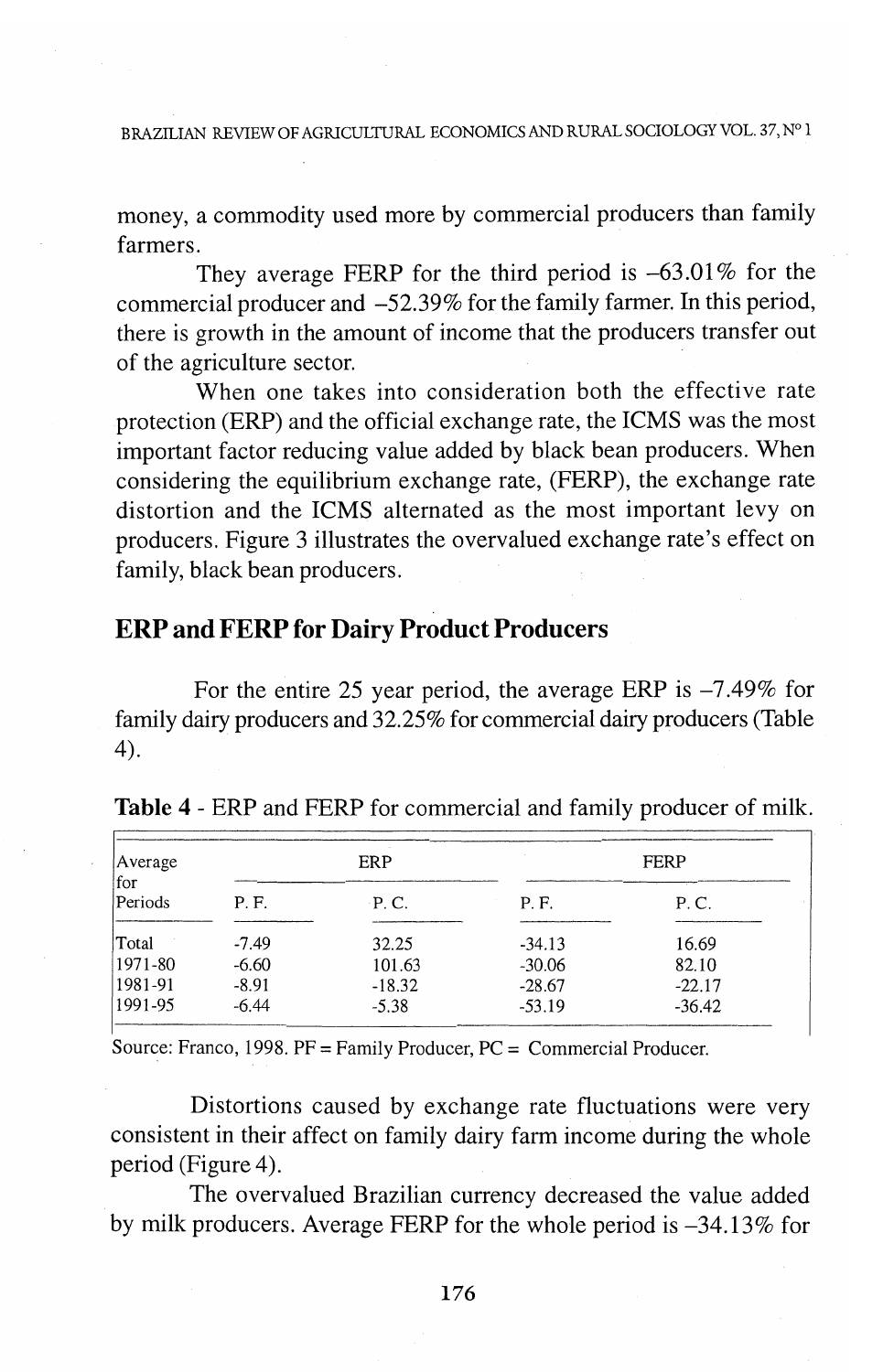family dairy farms and 16.69% for commercial dairy farms. When compared with the ERP results, the FERP results show the increase in family producer's level of taxation caused by currency overvaluation.

**Figure 4** – FERP for commercial and family dairy producers



Source: Franco, 1998.

Over the entire study period, average, commercial producer, levels of protection decreased. The average for the entire period should be viewed caution because of the very the very high rates of protection found in some years of the first period. The commercial producer was actually taxed in 15 of the 25 years of the studied (Figure 5).





Source: Franco, 1998.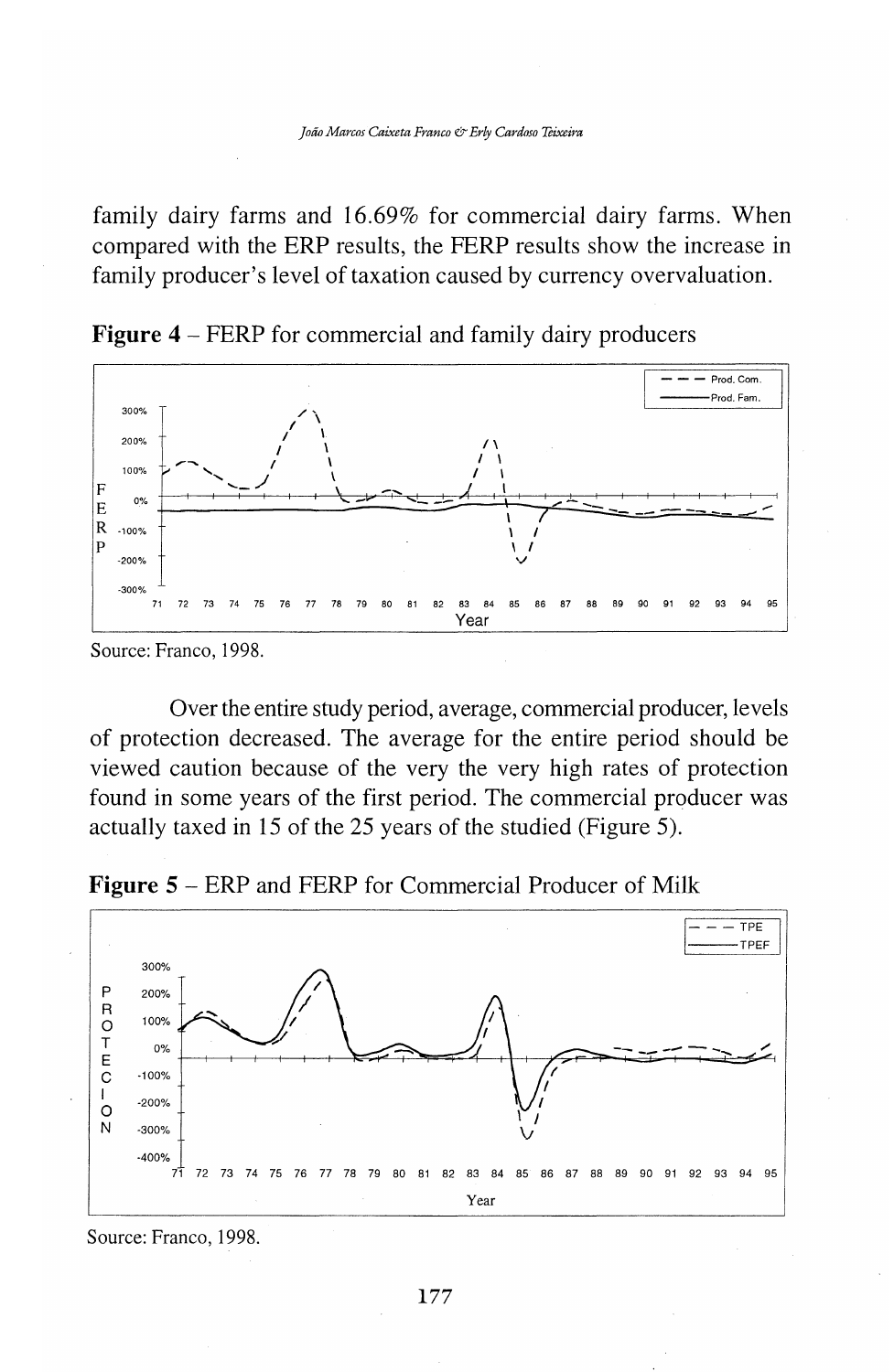The average FERP in the first period was  $-30.06\%$  for family dairy farms and 82.10% for commercial producers. The two factors most influential in reducing the domestic value added were the ICMS and exchange rate distortion.

Second period average FERP was  $-22.17\%$  for commercial producers and -28.67% for family producers; both suffer transfer of income, but taxation is larger on the family producer.

The average of FERP for the third period was  $-36.42\%$  for commercial producers and -53.19% for family producers. Discrimination against dairy producers increases in this period, due to growing Brazilian currency overvaluation. The subsidy of imported feed was an important factor compensating commercial dairy producers for taxation. Agricultural credit is not an important factor explaining the results, because the amount of producer credit used by milk producers is not expressive.

Analyses of the data from Franco (1998) indications that the variations observed in the effective rate of protection for some years are probably due to the small absolute size of the value added. As value added is the denominator of the final FERP expression, the results from equations in which the value added is very small should be viewed with caution.

### **CONCLUSION**

In the study's first two ten year periods, the transfer of income away from family producers of rice and beans is more intense than the income transfer away from commercial producers. That is reversed in the study's third period, which agrees with the hypothesis that subsidized credit benefited commercial producers to the detriment of family producers. The credit subsidy was incapable of compensating rural producers for the prejudices imposed by the country's economic policies. These policies substantially decreased this Brazilian productive systems' profitability, reducing quality of life in the rice and bean fields.

Agricultural credit has had significant impact on the results from the rice and bean segments of this study. During the years of high, rural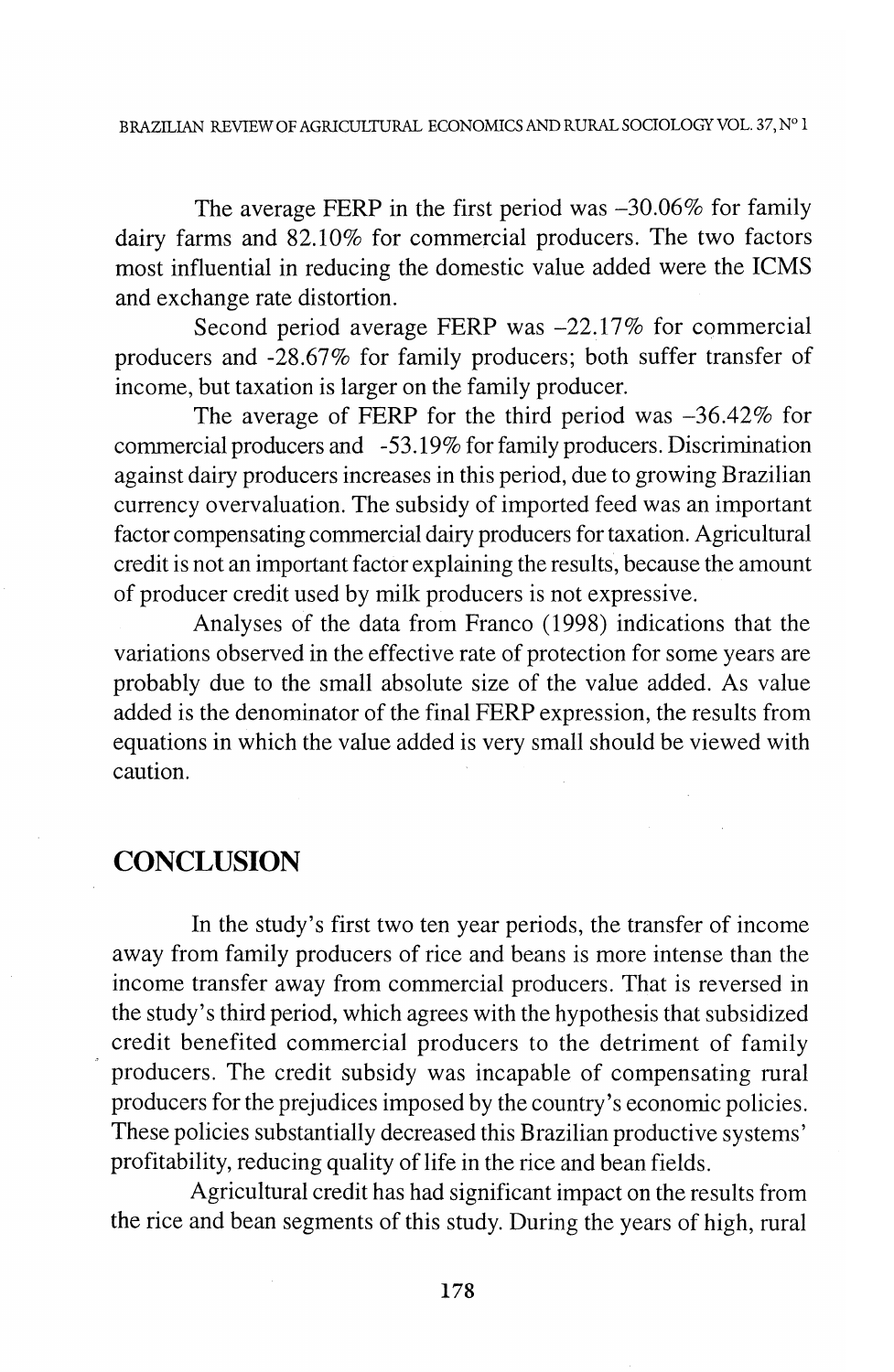credit subsidies, the commercial producer was systematically taxed less than the family producer. In years with positive, loan interest rates, the use of agricultural credit reduced the value added by commercial producers; however, as credit volumes in that period are smaller, credit's impact is also smaller.

This study's rice and bean findings fit with the null or low growth of rice and bean production found in the 1970s and 1980s. The study also verified that owner capacity for investment was severely harmed in those two decades. These data support the theory that productive resources tend to migrate to the activities with higher effective rate of protection levels (Cordem, 1966).

When ERP was calculated, the main factor discriminating against producers was the ICMS; when FERP was calculated, the ICMS and exchange distortion alternated in importance. The products under study are the mainstays of lower income consumers. Future studies to quantify the effect of reducing or exempting basic foodstuffs from incident ICMS will have to examine the effect on producer and consumer expenses, from both an economic and a humane level.

Family dairy farmers were more taxed than the commercial producers over the whole study period and in the averages of the three time segments. The average FERP for the whole period was 16.69%, for the commercial producer and  $-34.13\%$  for the family producer. The family dairy farm was forced to transfer an disproportionate portion of his/her income outside the sector, over 50% more than the commercial dairy farm.

Rural credit was shown to an unimportant variable affecting milk production and dairy farm value added, probably because the activity requires low credit volumes. Conversely, the price of animal feed was an important source of distortions, which implies taxation and subsidy programs impact commercial and family, milk producers differently. The animal feed subsidy, an overvalued currency, compensated the commercial milk producer for many of his losses to ICMS taxation; this cannot be said for the family dairy farmer.

In general, for rice, beans, and milk, all infrequently exported commodities, the overvalued exchange rate has an important impact,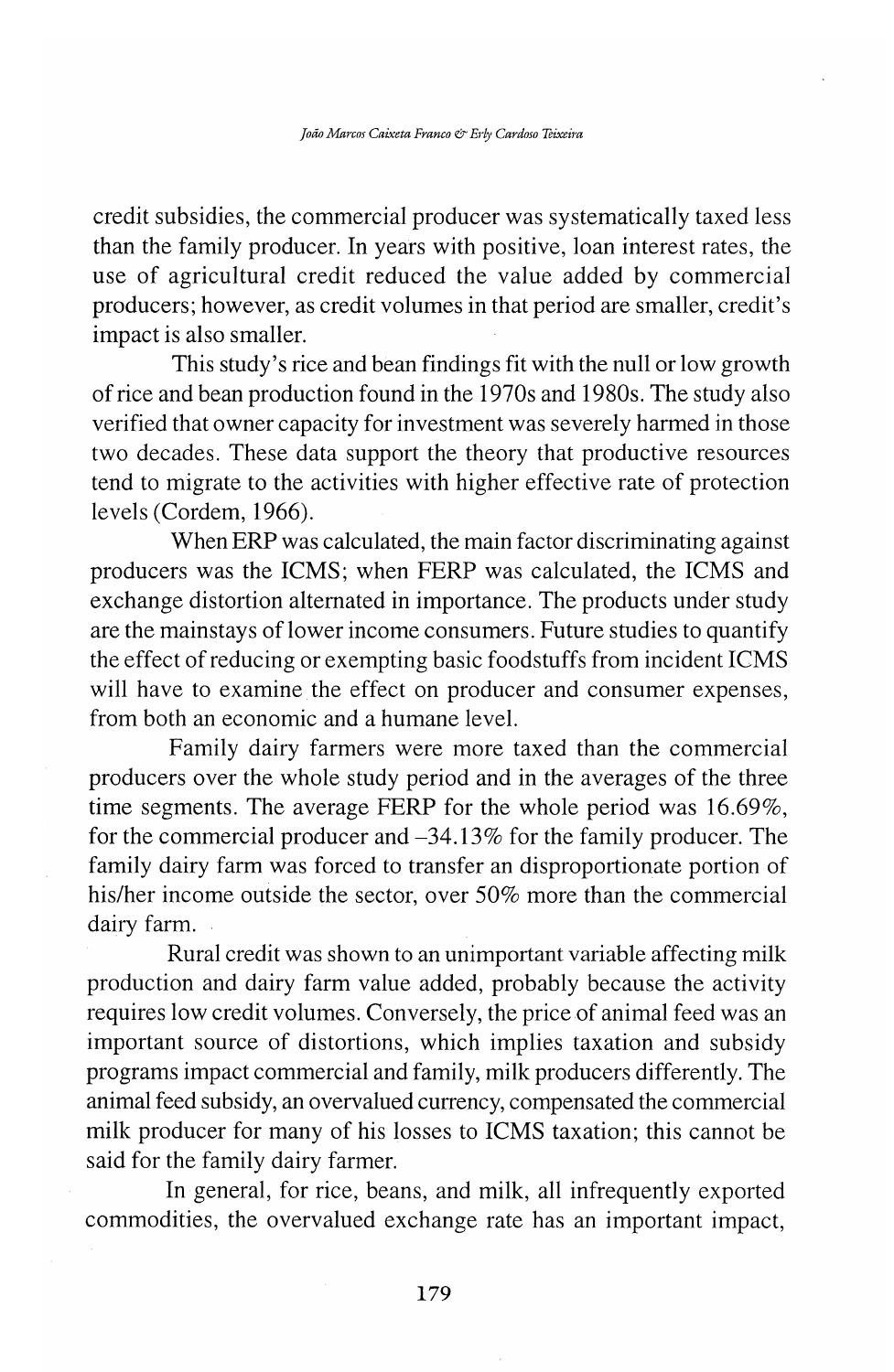depressing internal prices and favoring imports. As domestic prices decrease to meet foreign competition, domestic producer incomes are reduced. An overvalued currency exposes domestic producers to imports that have been subsidized through that exchange rate and that reflects agricultural sector competitiveness and profitability. Exchange rate fluctuations generate pricing and revenue uncertainty and instability. In the period between 1977 and 1984, Brazil's rice and black bean markets showed some of the largest revenue instability to be found in the country (Homem de Melo, 1988).

An attempt should be made to correct the inequality between commercial and family farms in the distribution of income and financing before the next growth cycle begins, so that all parties can reap the benefits. Modernization programs directed toward family agriculture, such as PRONAF (The National Family Farm Enhancement Program), are welcome. Brazil needs an national agricultural policy that has clearly defined objectives and strong income support provisions.

### **REFERENCES**

- BALASSA, B. (Coord.). **The structure\_of protection in developing countries.** New York, The Johns Hopkins Press, 1971.
- BLUMENSCHEIN, F. N. Uma análise da proteção efetiva na **agricultura do estado de Sao Paulo.** Piracicaba/ESALQ. 1982, 149p. (MS Dissertation).
- CORDEN, W. M. The estruture of a tariff systm and the effective protective rate. **American Journal of Agricultural Economics,**  74(3): 221-37, june 1966.
- FISHLOW, A. Brazilian size distribution of income. **American Economic Review.** LXII, (2). May,1972. New Orleans. p.391-402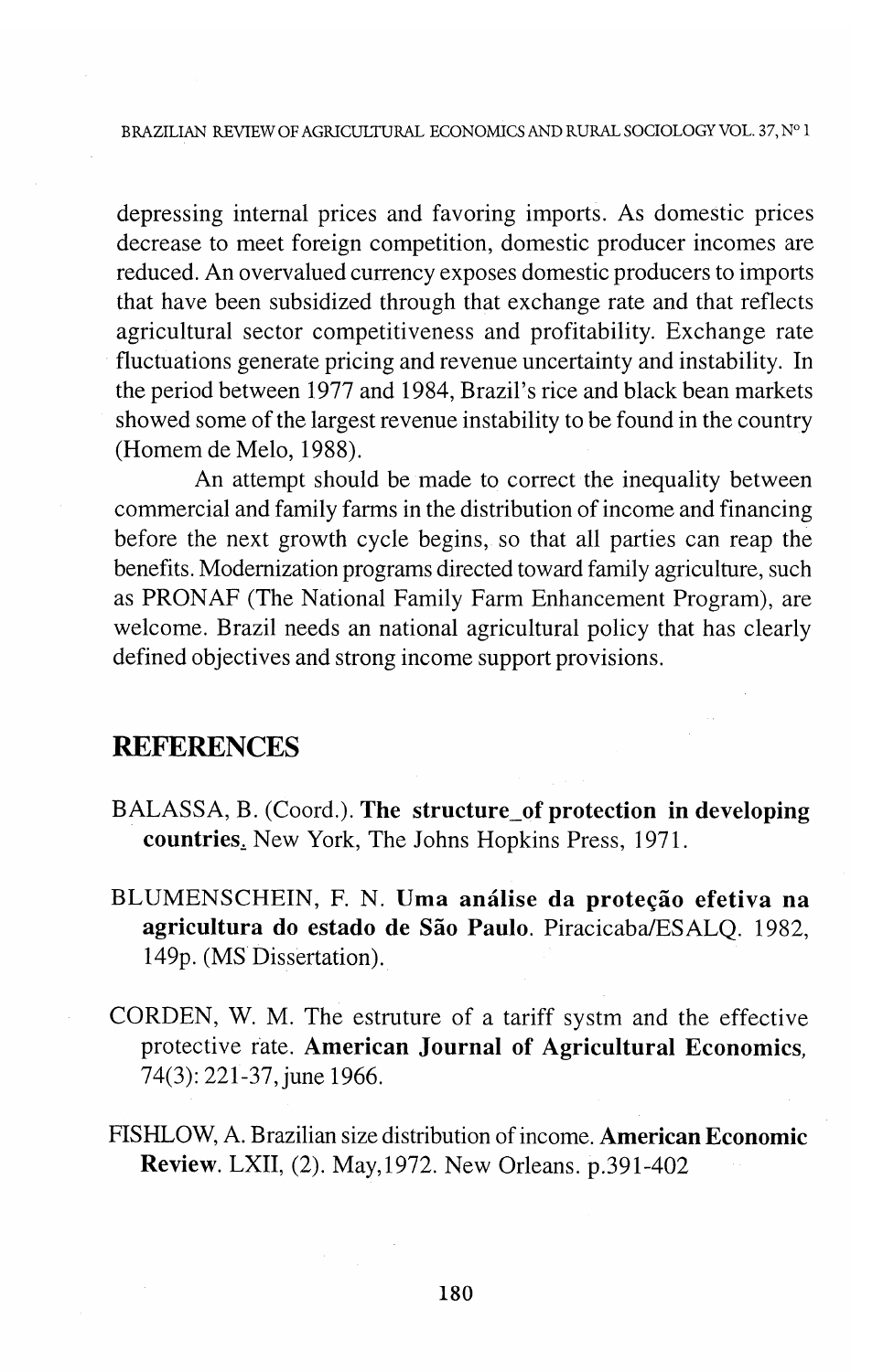- FRANCO, J. M. C. **Transferencia de renda da agricultura comercial e familiar no Brasil**. Vicosa. 1998, 145p. Universidade Federal de Vicosa. Janeiro, 1998. (MS Dissertation).
- GOLDIN, I. and REZENDE, G. C. de. **A Agricultura Brasileira Na Decada de 80: Crescimento Numa Economia Em Crise.** Brasilia: IPEA, 1993. 119p.
- GOMES, S. T. Afinal, qual é a produtividade de nosso rebanho leiteiro? **Balde Branco,** Sao Paulo, ano 32, n. 378, p.32-35, abr. 1996.
- HOMEM DE MELO, F. de. Diagn6stico Macro. In: AGUIAR, M. de N. (Org.) A questão da produção e do abastecimento alimentar **no Brasil.** Um diagn6stico macro com cortes regionais. Brasilia, DF: IPEA/IPLAN, 1988. p.9-59.
- LOPES, I. Q. V. Uma politica de garantia de renda para o Brasil. In: TEIXEIRA, E. C. (Ed.) **A politica agricola na decada de 90.**  Viçosa, M.G., UFV, Imprensa Universitária, 1991, 252p.
- LOPES, M. R. O poder das coalizões políticas de grupos de interesse de bloquear o desenvolvimento agrfcola. In: **TEIXEIRA, E. C. (Ed.). Desenvolvimento agricola na decada de 90 e no século XXI.** Vicosa, M.G., UFV, Impr. Univ., 1993, 219p.
- MATA, M. DA. Crédito rural: caracterização do sistema e estimativas dos subsfdios implfcitos. **Revista Brasileira de Economia,** 36(3) :215- 45, jul./set. 1982.
- PIRES, M. M. et al. Efeitos de políticas governamentais na cultura do milho - Brasil, 1970 a 1990. In: **Anais do XXXIII congresso brasileiro de economia e sociologia rural.** Curitiba, Julho/ Agosto de 1995. Vol. I, p.350-366.